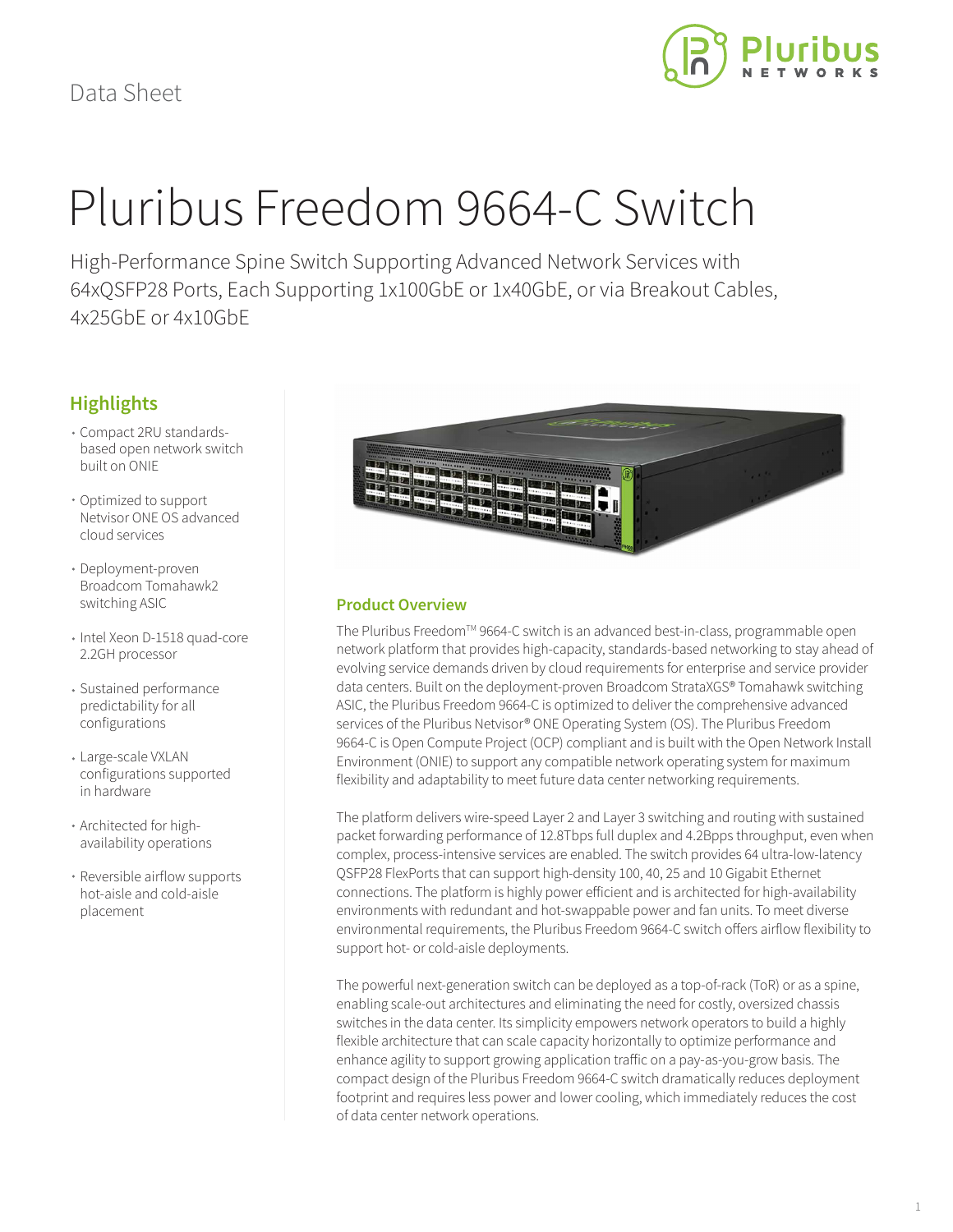

## **System Highlights**

- Wire-speed, full-duplex across all ports, Layer 2 and Layer 3 forwarding up to 12.8Tbps full duplex and 9.5Bpps
- 64 QSFP28 ports, including 16 FlexPorts capable of supporting 1x100/40G, or 4x25/10G ports for a total of 112 ports
- Each port supports single-mode and multi-mode fibers (duplex or MPO/MTP), as well as copper transceivers or cables
- Broadcom Tomahawk2 switching ASIC
- Intel Xeon D-1518 quad-core 2.2GHz processor
- 42MB shared packet buffer
- VXLAN services supported in hardware at wire speed
- All ports on front; PSUs and fans accessible from rear
- Dual redundant, load-sharing, hot-swappable 850W PSUs
- 3+1 redundant, hot-swappable fan modules
- Configurable hot-/cold-aisle with port-to-power and power-to-port airflow
- 2RU compact form factor mountable in either a standard 19" or 21" rack

## **Unified Cloud Fabric™**

The Unified Cloud Fabric (UCF) delivers the benefits of hyperscale agility, simplicity and availability to data centers, unified cloud networks and many other networking applications. The UCF unites networks across multiple dimensions: switches and servers, overlay and underlay networks, and distributed clouds. Powered by the Linux-based Netvisor® ONE operating system, the UCF solution features fabric-wide provisioning from any single switch in the fabric, resulting in massive service delivery speed-up and error reduction. This automation is achieved in a distributed, controller-less fashion, without the need for costly and complex software-defined networking appliances. The UCF solution offers a rich set of Layer 2 and Layer 3 overlay services to allow network architects and engineers to solve virtually any networking problem with agility in the overlay while maintaining a highly stable and scalable underlay. When deployed in servers with data processing units (DPUs), the fabric provides even finger-grained microsegmentation with distributed firewalls at the individual application level.

## **Netvisor ONE Operating System**

Enabling simple, plug-and-play deployments, the Pluribus Freedom 9372-T switch is delivered as an integrated, turnkey solution that is shipped pre-configured with the Pluribus Netvisor ONE OS installed on the Open Network Install Environment foundation. Pluribus Netvisor ONE is a virtualized network operating system (NOS) that provides a best-in-class Layer 2 and Layer 3 networking foundation and optionally licensed advanced network services such as VXLAN, the distributed Unified Cloud Fabric™ architecture and embedded network performance monitoring telemetry.

### *Netvisor ONE Licensing Options*

- **Netvisor ONE Enterprise Edition**  This license supports Layer 2 and Layer 3 switching and routing functionality with all standard networking protocols and high-availability features.
- **Netvisor ONE Fabric Edition**  This license supports VXLAN, telemetry, Unified Cloud Fabric and security and segmentation capabilities (not included with the switch).
- **vNET**  This license supports multi-tenant and network/ traffic segmentation requirements. Licensed one per switch. vNET Manager capabilities require Virtual Netvisor (vNV) to be deployed (not included with the switch).
- **VirtualWire+™**  This license includes the Fabric license and enables VirtualWire capabilities (not included with the switch).
- **VirtualWire™**  This license enables VirtualWire capabilities in standalone Layer 1 VirtualWire mode (not included with the switch).

## **Warranty**

The Pluribus Netvisor® ONE OS and Pluribus Freedom™ Open Networking Switches are backed by a 90-Day limited warranty and access to technical support. Pluribus FreedomCare™ extended support options provide for extended support coverage, which includes advanced product replacements, software updates and upgrades and access to 24x7 technical support. Contact Pluribus Networks or a Pluribus Networks authorized reseller for details on advanced support options.